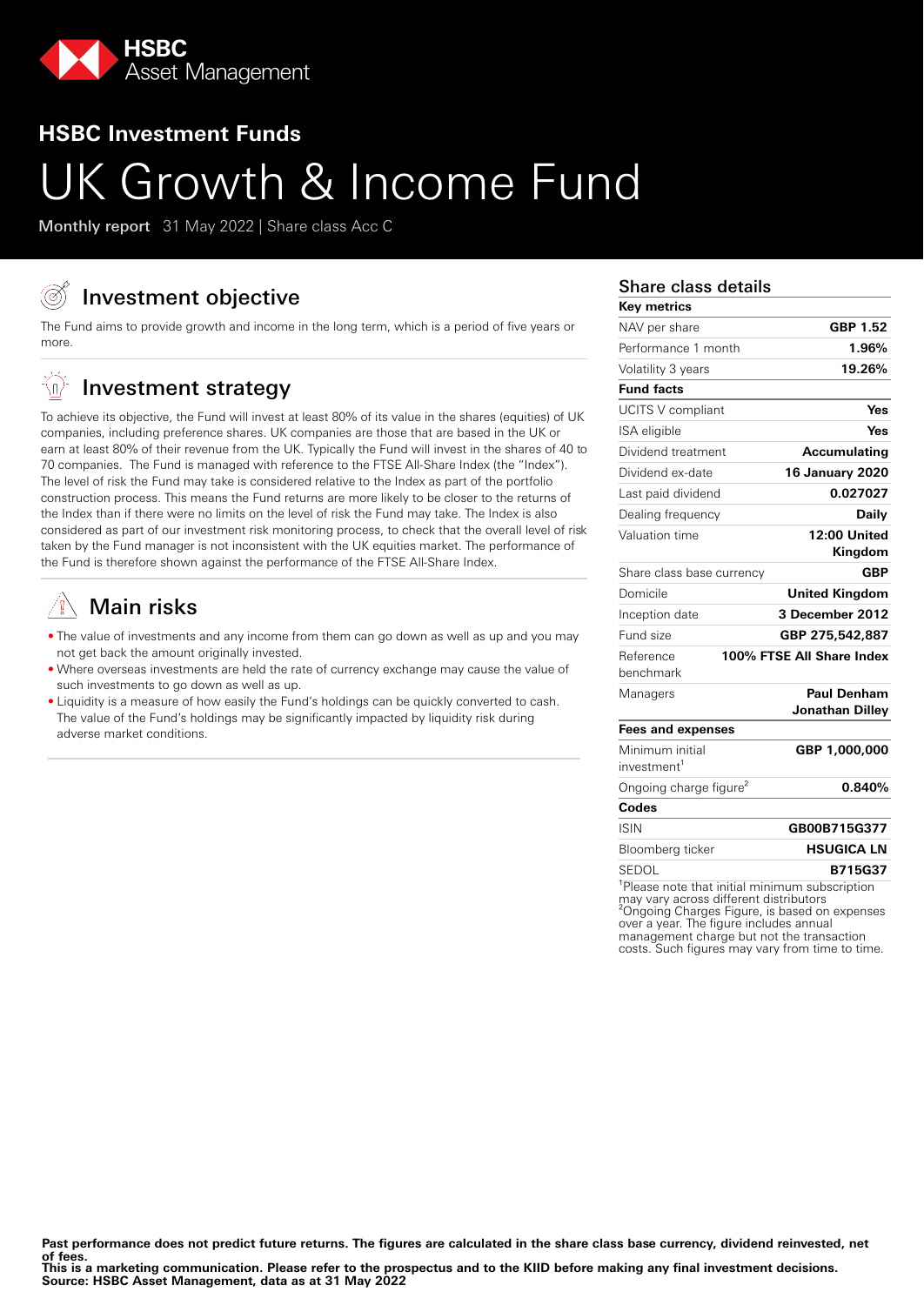#### HSBC Investment Funds UK Growth & Income Fund Monthly report 31 May 2022 | Share class Acc C



| Performance (%)     | YTD  |      | month 3 months 6 months |      | vear | 3 vears ann | 5 vears ann | 10 vears ann |
|---------------------|------|------|-------------------------|------|------|-------------|-------------|--------------|
| Acc C               | 3.72 | 1.96 | 3.75                    | 8.75 | 7.95 |             | ∣.19        | 6.23         |
| Reference Benchmark | .50  | 0.69 | 2.31                    |      |      | 5.80        | 4.09        | 8.05         |

| <b>Rolling performance</b><br>(%) |      |       | 31/05/21- 31/05/20- 31/05/19- 31/05/18- 31/05/17- 31/05/16- 31/05/15- 31/05/14- 31/05/13- 31/05/12-<br>31/05/22 31/05/21 31/05/20 31/05/19 31/05/18 31/05/17 31/05/16 31/05/15 31/05/14 31/05/13 |         |      |       |       |       |      |       |
|-----------------------------------|------|-------|--------------------------------------------------------------------------------------------------------------------------------------------------------------------------------------------------|---------|------|-------|-------|-------|------|-------|
| Acc C                             | 7.95 | 22.80 | -17.07                                                                                                                                                                                           | -4.33   | 0.88 | 15.38 | -5.72 | 10.94 | 7.28 | 33.20 |
| Reference Benchmark               | 8.27 | 23 13 | -11 16                                                                                                                                                                                           | $-3.17$ | 6.53 | 24.52 | -6.31 | 7 47  | 8.86 | 30.11 |

|                               |        | Reference        |                      |         | Reference        |
|-------------------------------|--------|------------------|----------------------|---------|------------------|
| <b>Equity characteristics</b> | Fund   | <b>Benchmark</b> | 3-Year Risk Measures | Acc C   | <b>Benchmark</b> |
| No. of holdings ex cash       | 44     | 600              | Volatility           | 19.26%  | 15.22%           |
| Average market cap (GBP Mil)  | 74.054 | 60.017           | Information ratio    | $-0.41$ | $- -$            |
|                               |        |                  | Beta                 | .21     | $- -$            |

### **Sector allocation (%)**

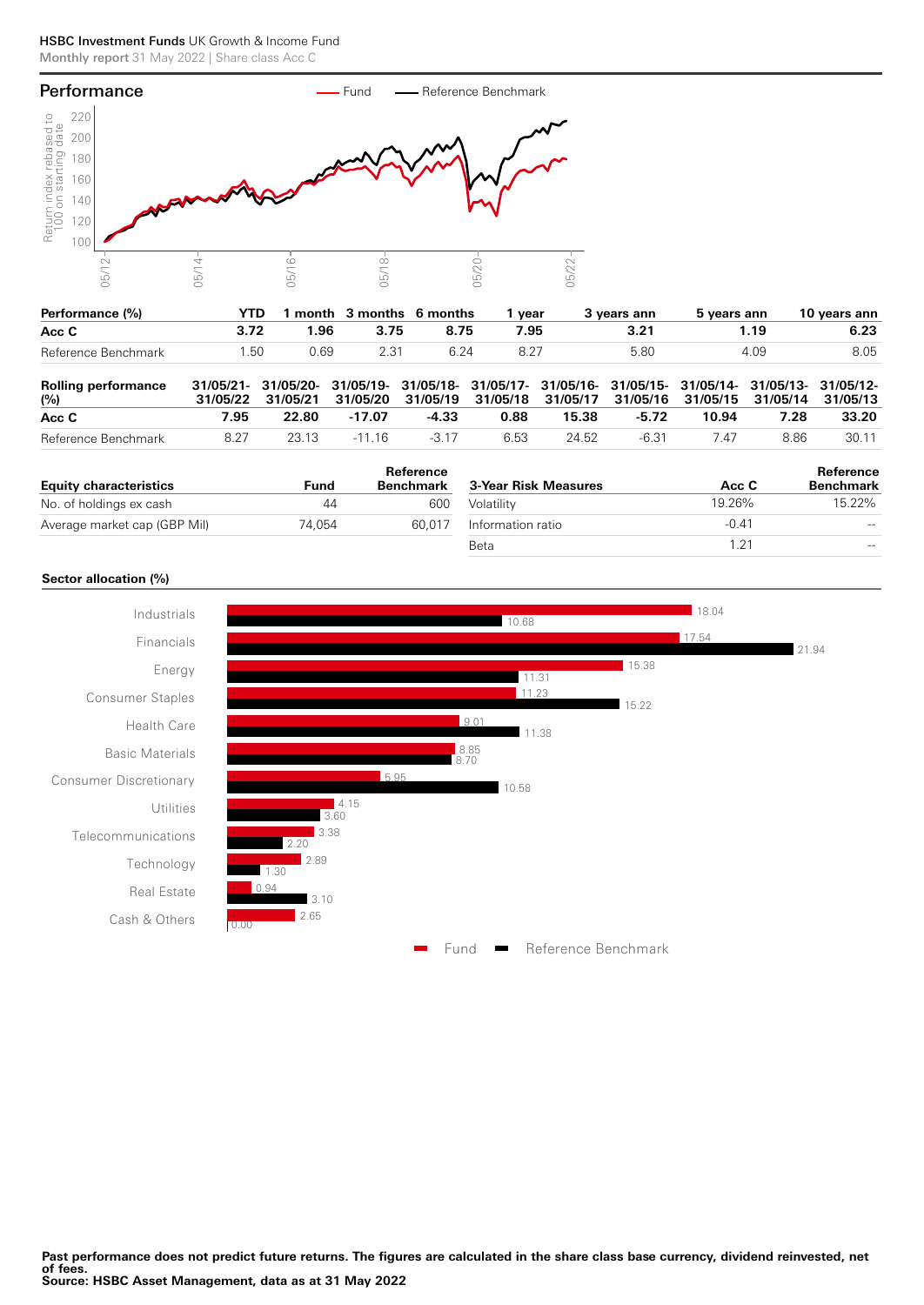# HSBC Investment Funds UK Growth & Income Fund

Monthly report 31 May 2022 | Share class Acc C

| Top 10 holdings          | <b>Sector</b>           | Weight (%) |
|--------------------------|-------------------------|------------|
| Shell Plc                | Energy                  | 9.17       |
| BP PLC                   | Energy                  | 6.06       |
| AstraZeneca PLC          | <b>Health Care</b>      | 4.41       |
| <b>GSK PLC</b>           | <b>Health Care</b>      | 3.81       |
| Barclays PLC             | Financials              | 3.78       |
| <b>HSBC Holdings PLC</b> | Financials              | 3.52       |
| Vodafone Group PLC       | Telecommunications      | 3.38       |
| Imperial Brands PLC      | <b>Consumer Staples</b> | 3.17       |
| NatWest Group PLC        | Financials              | 3.16       |
| Prudential Plc           | Financials              | 2.90       |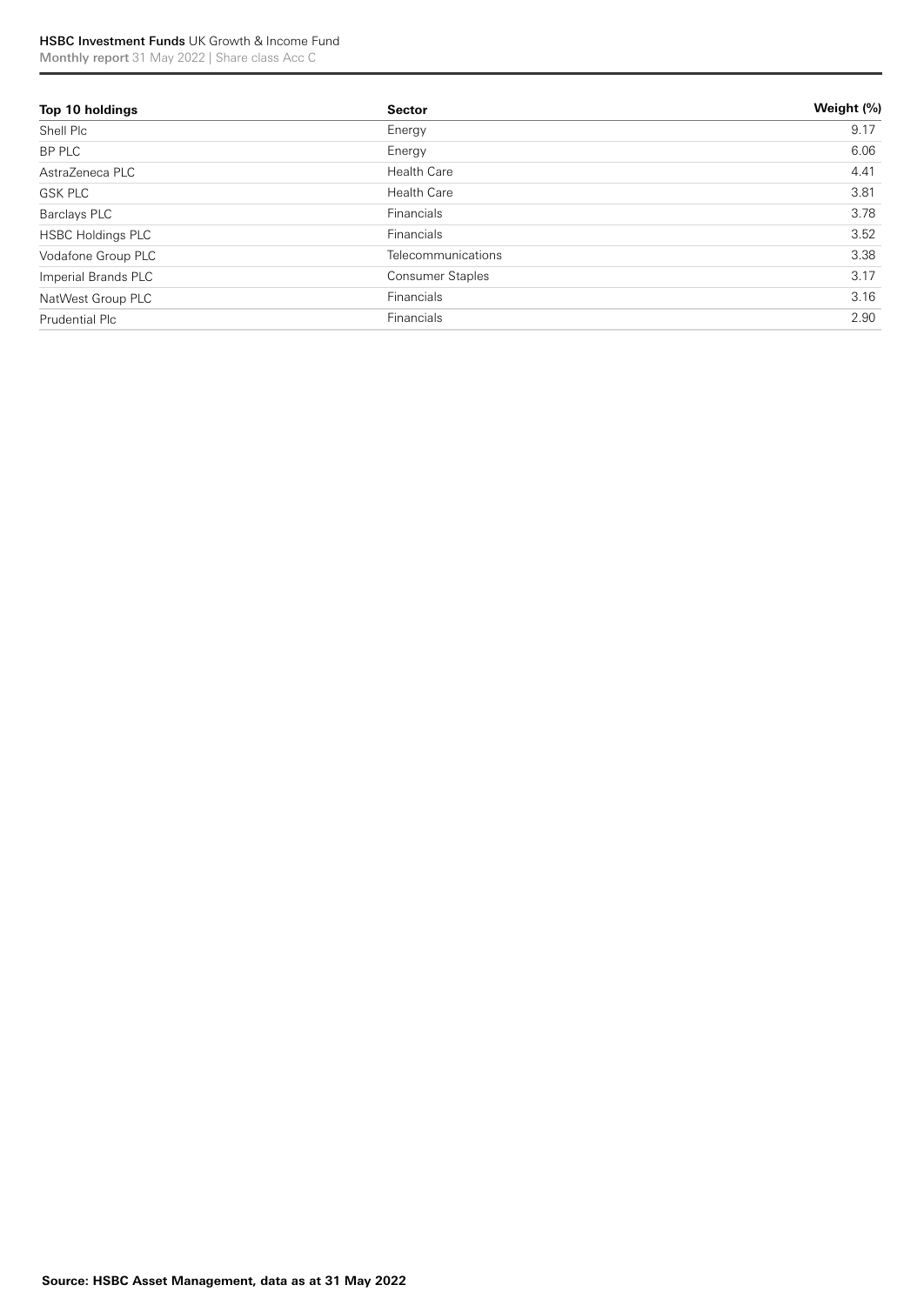# Monthly performance commentary

Contributors to relative performance included BARCLAYS PLC (Financials) with a total effect of 0.31%. Additionally, BP PLC (Energy) was in the top two contributors with a total effect of 0.27%.

Detractors included DRAX GROUP PLC (Utilities) with a total effect of -0.28% and IG GROUP HOLDINGS PLC (Financials) with a total effect of -0.26%.

During this period, positions were initiated in WOODSIDE ENERGY GROUP.

Sector allocation effects are residual to stock selection. At the sector level, effects were positive, given an overweight exposure to Energy.